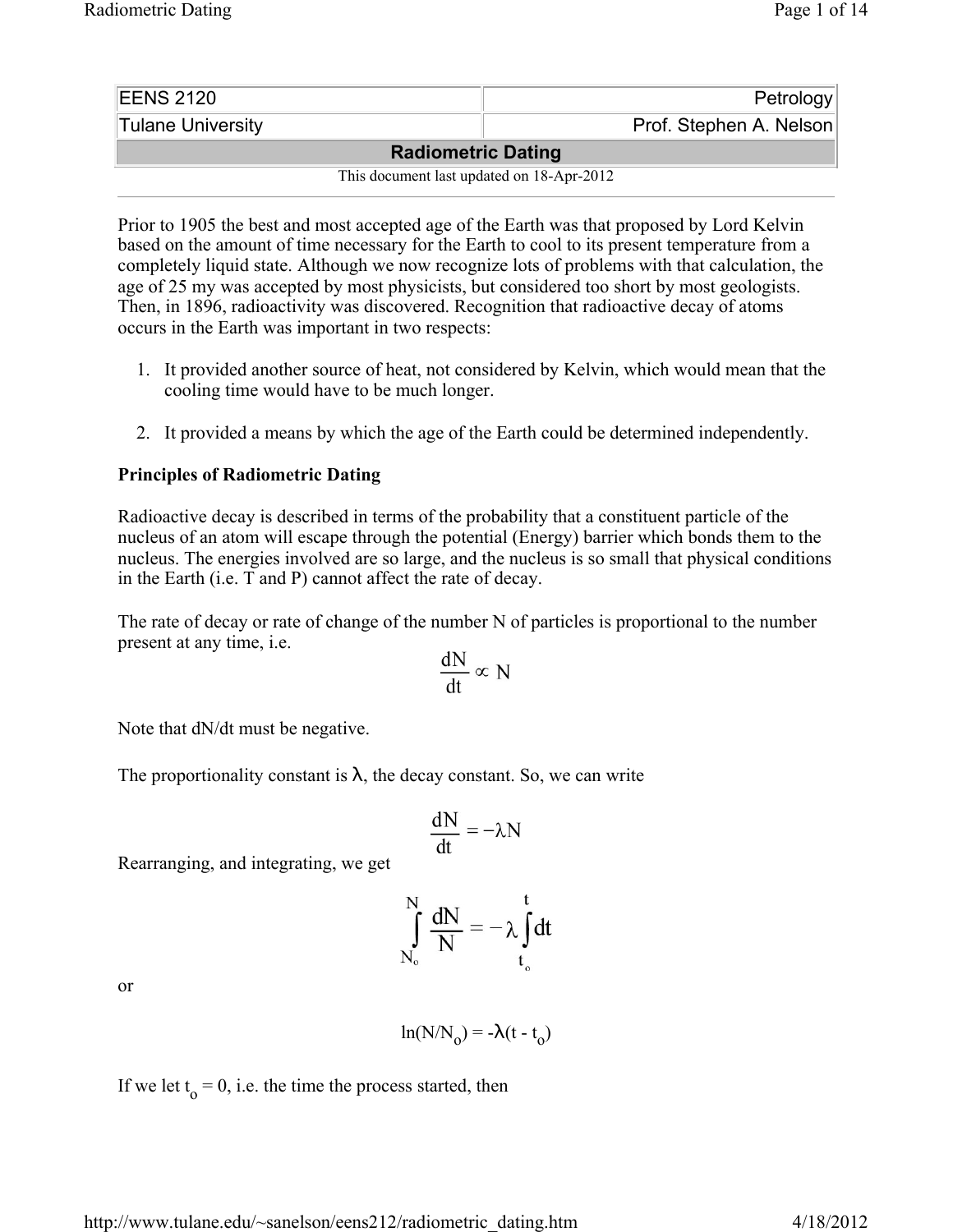$$
N = N_o e^{-\lambda t}
$$
 (1)

We next define the half-life,  $\tau_{1/2}$ , the time necessary for 1/2 of the atoms present to decay.

This is where  $N = N_0/2$ .

Thus,

$$
\frac{N_o}{2} \equiv N_o e^{-\lambda t}
$$

or

so that

The *half-life* is the amount of time it takes for one half of the initial amount of the parent, radioactive isotope, to decay to the reduction to decay to the<br>daughter isotope. Thus,  $\frac{1}{2}$  if we start out with 1<br>gram of the parent<br>isotope, after the<br>passage of 1 half-life<br>there will be 0.5 gram<br>of the parent isotope if we start out with 1 gram of the parent isotope, after the passage of 1 half-life there will be 0.5 gram of the parent isotope left.

After the passage of two half-lives only 0.25 gram will remain, and after 3 half lives only 0.125 will remain etc.



 $-ln$  2 =  $-\lambda t$ ,



Knowledge of  $\tau_{1/2}$  or  $\lambda$  would then allow us to calculate the age of the material if we knew the amount of original isotope and its amount today. This can only be done for  ${}^{14}C$ , since we know  $N_0$  from the atmospheric ratio, assumed to be constant through time. For other systems we have to proceed further.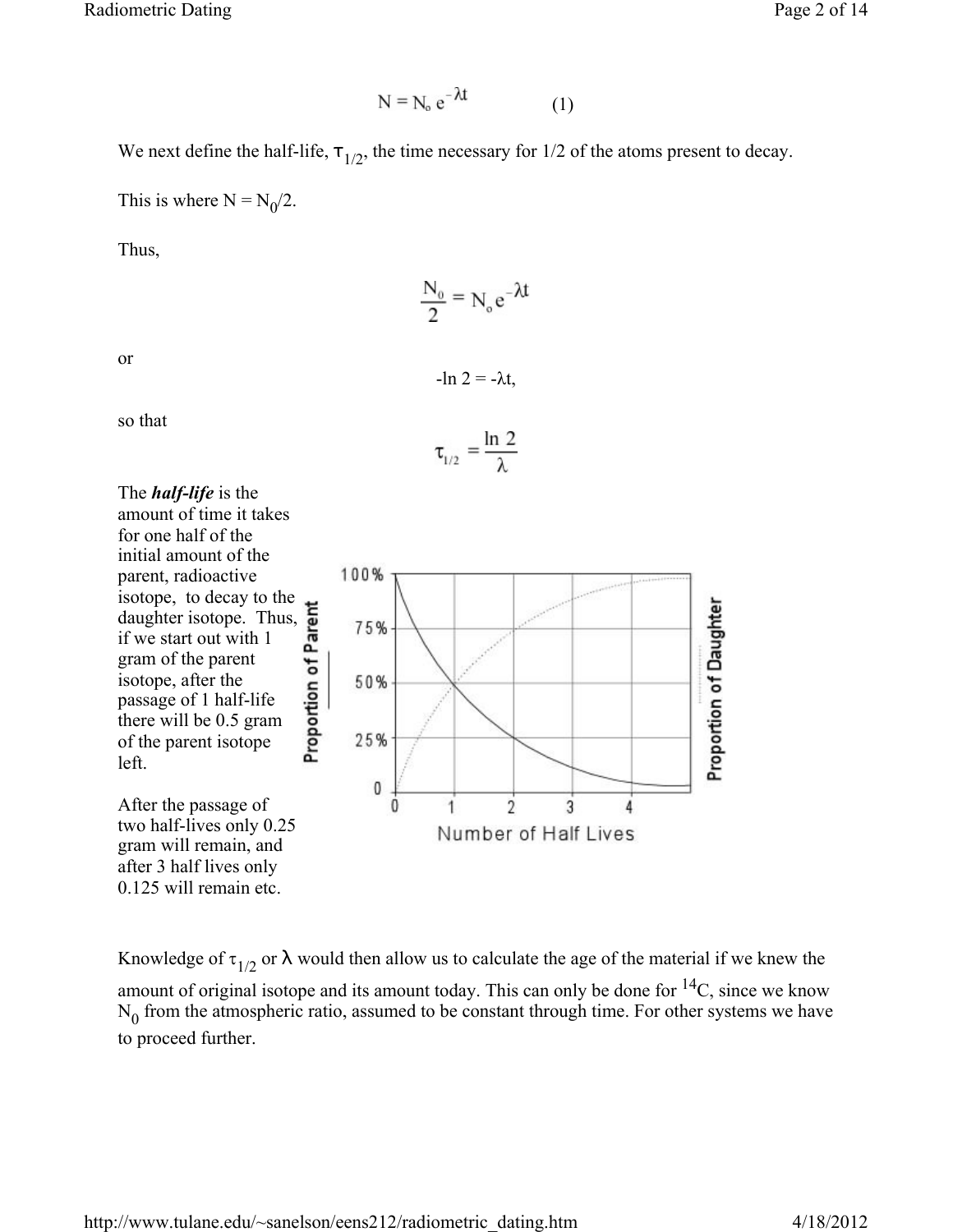| Parent                 | Daughter                   | $\tau_{1/2}$ | <b>Useful Range</b>  | Type of Material                  |
|------------------------|----------------------------|--------------|----------------------|-----------------------------------|
| $238$ U                | $206$ Pb                   | 4.47 b.y     |                      |                                   |
| 235<br>H               | $^{207}$ Pb                | 707 m.y      | $>10$ million years  |                                   |
| $+232$ Th <sup>1</sup> | 208<br>Pb                  | 14 b.y       |                      | Igneous $\&$ sometimes            |
| 40<br>K                | 40<br>Ar & $^{40}$ Ca      | 1.28 b.y     | $>10,000$ years      | metamorphic rocks and<br>minerals |
| 87<br>Rb               | $\overline{\frac{87}{15}}$ | 48 b.y       | $>10$ million years  |                                   |
| $147$ Sm               | $143$ Nd                   | 106 b.y.     |                      |                                   |
| $^{14}$ C              | $^{14}$ N                  | 5,730y       | 100 - $70,000$ years | Organic Material                  |

Some examples of isotope systems used to date geologic materials.

To see how we actually use this information to date rocks, consider the following:

Usually, we know the amount, N, of an isotope present today, and the amount of a daughter element produced by decay, D\*.

By definition,

 $D^* = N_0 - N$ 

from equation (1)

So,

$$
D^* = Ne^{\lambda t} - N = N(e^{\lambda t} - 1)
$$
 (2)

 $N = N_0 e^{-\lambda t}$ 

Now we can calculate the age if we know the number of daughter atoms produced by decay, D<sup>\*</sup> and the number of parent atoms now present, N. The only problem is that we only know the number of daughter atoms now present, and some of those may have been present prior to the start of our clock.

We can see how do deal with this if we take a particular case. First we'll look at the Rb/Sr system.

## **The Rb/Sr System**

 ${}^{87}_{37}Rb \rightarrow {}^{87}_{38}Sr$  by  $\beta$  decay. The neutron emits an electron to become a proton.

For this decay reaction,  $\lambda = 1.42 \times 10^{-11}$  /yr,  $\tau_{1/2} = 4.8 \times 10^{10}$  yr

at present, 27.85% of natural Rb is  ${}^{87}$ Rb.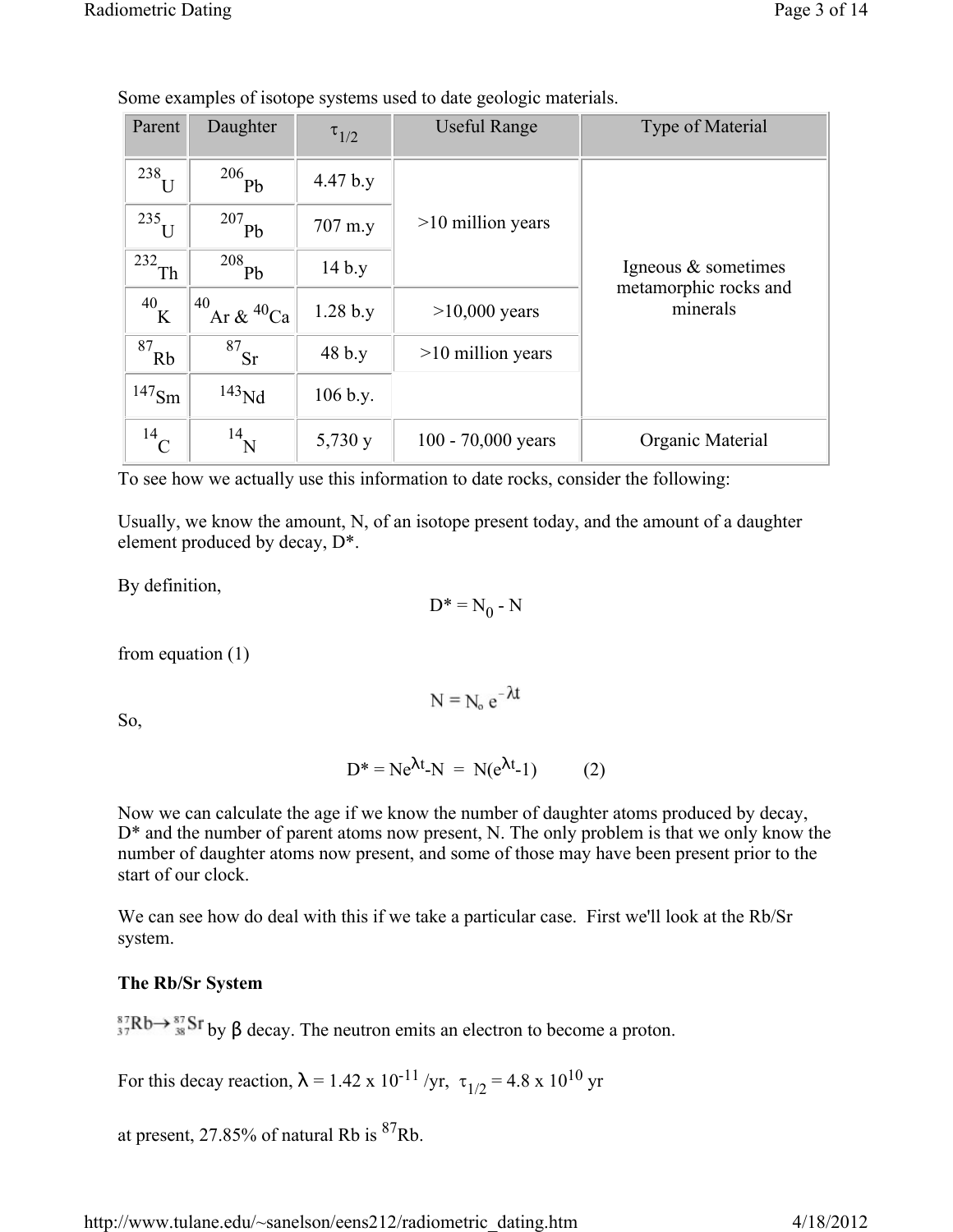If we use this system to plug into equation (2), then

$$
{}^{87}\text{Sr*} = {}^{87}\text{Rb} \text{ (e}^{\lambda t} - 1) \tag{3}
$$

but,

$$
{}^{87}\text{Sr}_{t} = {}^{87}\text{Sr}_{0} + {}^{87}\text{Sr*}
$$

or

$$
{}^{87}\text{Sr}^* = {}^{87}\text{Sr}^{\dagger} - {}^{87}\text{Sr}^{\dagger}
$$

Plugging this into equation (3)

$$
{}^{87}\text{Sr}_{t} = {}^{87}\text{Sr}_{0} + {}^{87}\text{Rb} (e^{\lambda t} - 1) \qquad (4)
$$

We still don't know  ${}^{87}Sr_0$ , the amount of  ${}^{87}Sr$  daughter element initially present.

To account for this, we first note that there is an isotope of Sr,  ${}^{86}Sr$ , that is:

- (1) non-radiogenic (not produced by another radioactive decay process),
- (2) non-radioactive (does not decay to anything else).

Thus, <sup>86</sup>Sr is a stable isotope, and the amount of <sup>86</sup>Sr does not change through time If we divide equation (4) through by the amount of  $86$ Sr, then we get:

$$
\left(\frac{{}^{87}\text{Sr}}{^{86}\text{Sr}}\right)_t = \left(\frac{{}^{87}\text{Sr}}{^{86}\text{Sr}}\right)_0 + \left(\frac{{}^{87}\text{Rb}}{^{86}\text{Sr}}\right)_t \left(e^{\lambda t} - 1\right) \tag{5}
$$

This is known as the isochron equation.

We can measure the present ratios of  $({}^{87}Sr/{}^{86}Sr)_{t}$  and  $({}^{87}Rb/{}^{86}Sr)_{t}$  with a mass spectrometer, thus these quantities are known.

The only unknowns are thus  $({}^{87}\text{Sr}){}^{86}\text{Sr})_0$  and t.

Note also that equation (5) has the form of a linear equation, i.e.

$$
y = mx + b
$$

where b, the y intercept, is  $({}^{87}Sr/{}^{86}Sr)_{0}$  and m, the slope is (e<sup> $\lambda$ t</sup> - 1).

How can we use this?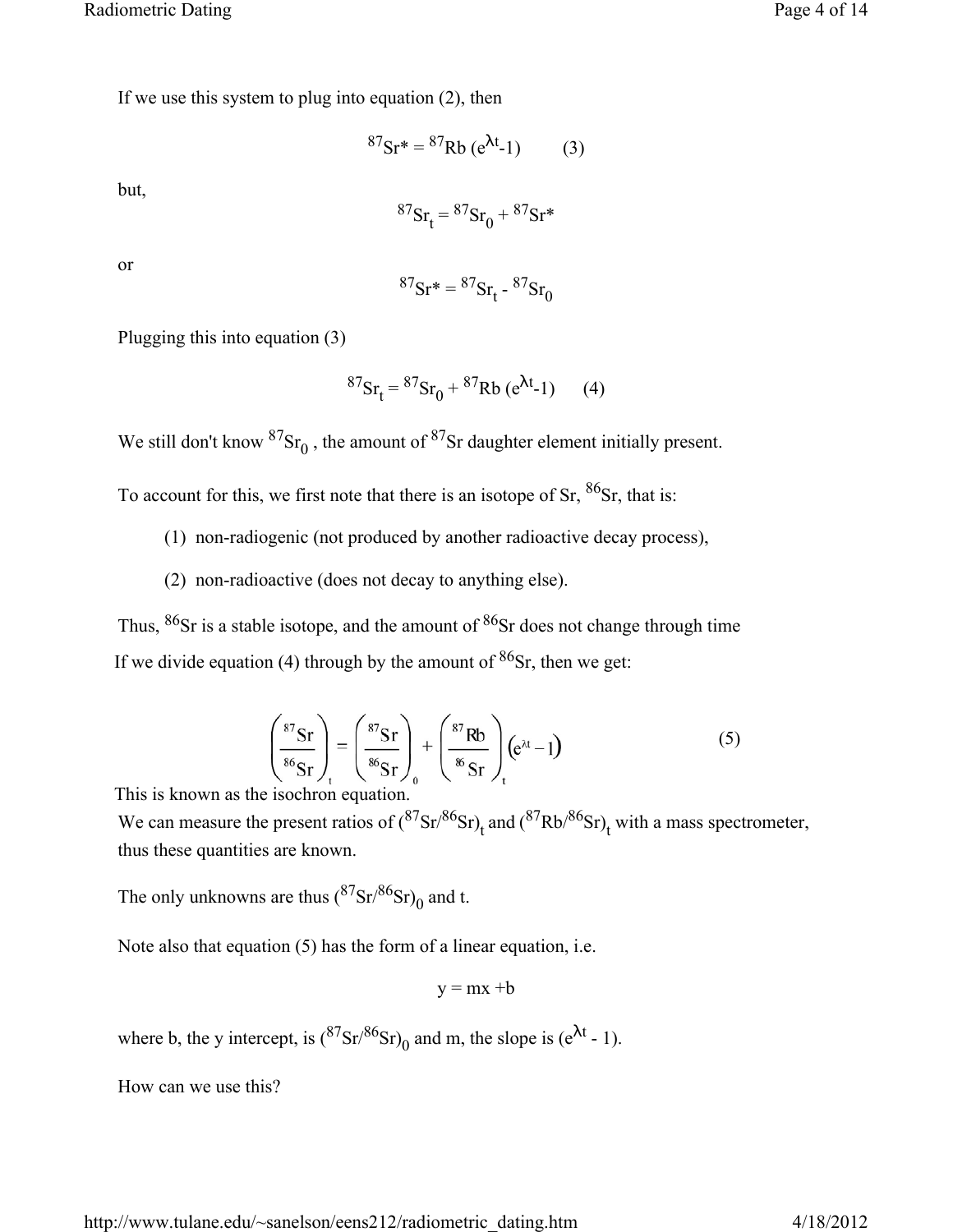First note that the time  $t=0$  is the time when Sr was isotopically homogeneous, i.e.  ${}^{87}Sr/{}^{86}Sr$  was the same in every mineral in the rock (such as at the time of crystallization of an igneous rock).  $87$ Sr In nature, however, each mineral in  $86Sr$ the rock is likely to have a different amount of 87Rb. So that each mineral will also have a different 87Rb/86Sr ratio at the  $87$ Sr time of crystallization. Thus, once  $\sqrt{86_{\rm Sr}}$ the rock has cooled to the point where diffusion of elements does not occur, the 87Rb in each mineral will decay to <sup>87</sup>Sr, and each mineral will have a different 87Rb and 87Sr after passage of time.



We can simplify our isochron equation somewhat by noting that if  $x$  is small,

$$
e^x = 1 + x + \frac{x^2}{2!} + \frac{x^3}{3!} + \frac{x^4}{4!} + \dots = 1 + x
$$

so that  $(e^{\lambda t} - 1) = \lambda t$ , when  $\lambda t$  is small. So, applying this simplification,

$$
\left(\frac{{}^{87}Sr}{{}^{86}Sr}\right)_t = \left(\frac{{}^{87}Sr}{{}^{86}Sr}\right)_0 + \left(\frac{{}^{87}Rb}{{}^{86}Sr}\right)_t \lambda t \tag{6}
$$

and solving for t

$$
t = \frac{\left(\frac{{}^{87}Sr}{^{86}Sr}\right)_t - \left(\frac{{}^{87}Sr}{^{86}Sr}\right)_0}{\left(\frac{{}^{87}Rb}{^{86}Sr}\right)_t \lambda}
$$

The initial ratio,  $({}^{87}Sr/{}^{86}Sr)_{0}$ , is useful as a geochemical tracer. The reason for this is that Rb has become distributed unequally through the Earth over time.

For example the amount of Rb in mantle rocks is generally low, i.e. less than 0.1 ppm. The mantle thus has a low  $\frac{87Rb}{86}$ Sr ratio and would not change its  $\frac{87sr}{86}$ Sr ratio very much with time.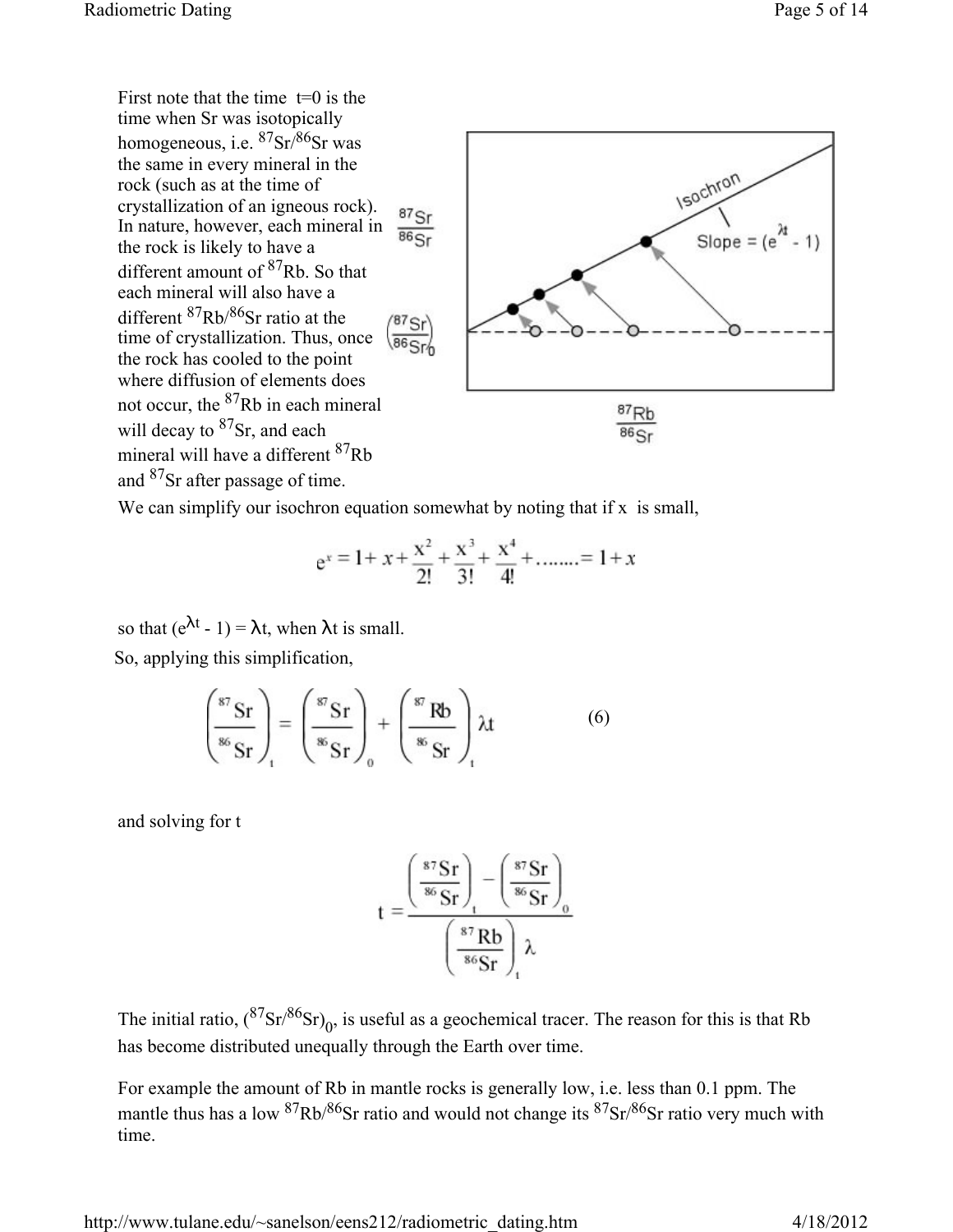Crustal rocks, on the other hand generally have higher amounts of Rb, usually greater than 20 ppm, and thus start out with a relatively high  ${}^{87}Rb/{}^{86}Sr$  ratio. Over time, this results in crustal rocks having a much higher  ${}^{87}Sr/{}^{86}Sr$  ratio than mantle rocks.

Thus if the mantle has a  ${}^{87}Sr/{}^{86}Sr$  of say 0.7025, melting of the mantle would produce a magma with a  ${}^{87}Sr/{}^{86}Sr$  ratio of 0.7025, and all rocks derived from that mantle would have an initial  ${}^{87}Sr/{}^{86}Sr$  ratio of 0.7025.

On the other hand, if the crust with a  ${}^{87}Sr/{}^{86}Sr$  of 0.710 melts, then the resulting magma would have a  $87\text{Sr}/86\text{Sr}$  of 0.710 and rocks derived from that magma would have an initial  $87\text{Sr}/86\text{Sr}$ ratio of 0.710.

Thus we could tell whether the rock was derived from the mantle or crust be determining its initial Sr isotopic ratio as we discussed previously in the section on igneous rocks.

## **The U, Th, Pb System**

Two isotopes of Uranium and one isotope of Th are radioactive and decay to produce various isotopes of Pb. The decay schemes are as follows

 $1^{238}$ U  $\rightarrow$  8<sup>4</sup>He + <sup>206</sup>Pb by  $\alpha$  decay  $\lambda_{238} = 1.551 \times 10^{-10} / \text{yr}, \tau_{1/2} = 4.47 \times 10^9 \text{ yr}$ 2.  ${}^{235}U \rightarrow 7$  <sup>4</sup>He +  ${}^{207}Pb$  $\lambda_{235} = 9.849 \times 10^{-10} / yr$ ,  $\tau_{1/2} = 0.707 \times 10^9$  yr Note that the present ratio of  $\frac{^{235} \text{U}}{^{238} \text{H}} = \frac{1}{137.8}$ 

3.  $232 \text{ Th} \rightarrow 6 \text{ }^4\text{He} + \text{ }^{208}\text{Pb}$ 

$$
\lambda_{232} = 4.948 \times 10^{-11} / \text{yr}, \tau_{1/2} = 1.4 \times 10^{10} \text{ yr}
$$

 $232$ Th has such along half life that it is generally not used in dating.

 $204Pb$  is a stable non-radiogenic isotope of Pb, so we can write two isochron equations and get two independent dates from the U - Pb system.

(7) and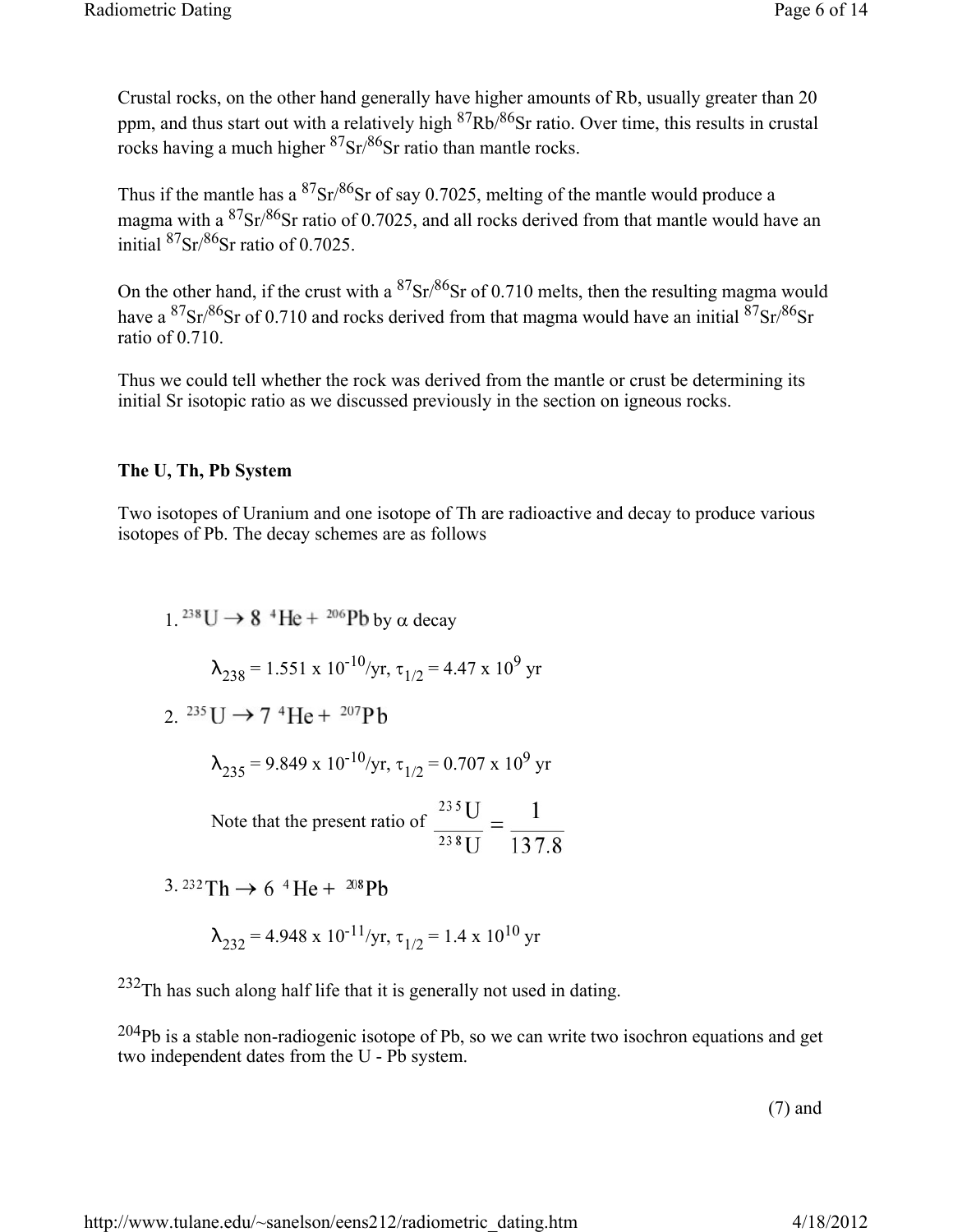$$
\begin{pmatrix}\n\frac{20}{6}Pb \\
\frac{20}{4}Pb\n\end{pmatrix}_{t} = \left(\frac{20}{204}Pb\right)_{0} + \left(\frac{238}{204}Pb\right)_{0} \left(e^{\lambda_{23}t} - 1\right)
$$
\n
$$
\left(\frac{207}{204}Pb\right)_{t}^{t} = \left(\frac{207}{204}Pb\right)_{0} + \left(\frac{235}{204}Pb\right)_{t}^{t} \left(e^{\lambda_{23}t} - 1\right)
$$
\n(8)

If these two independent dates are the same, we say they are concordant.

We can also construct a Concordia diagram, which shows the values of Pb isotopes that would give concordant dates. The Concordia curve can be calculated by defining the following:

$$
\left(\frac{{}^{206}Pb^*}{{}^{238}U}\right) = \frac{\left(\frac{{}^{206}Pb}{{}^{204}Pb}\right)_t - \left(\frac{{}^{206}Pb}{{}^{204}Pb}\right)_0}{\left(\frac{{}^{238}U}{{}^{204}Pb}\right)_t} = \left(e^{\lambda_{23}t} - 1\right) \tag{9}
$$

and

$$
\left(\frac{{}^{207}\text{Pb*}}{{}^{235}\text{U}}\right) = \frac{\left(\frac{{}^{207}\text{Pb}}{{}^{204}\text{Pb}}\right)_t - \left(\frac{{}^{207}\text{Pb}}{{}^{204}\text{Pb}}\right)_0}{\left(\frac{{}^{235}\text{U}}{{}^{204}\text{Pb}}\right)_t} = \left(e^{\lambda_{23}t} - 1\right) \quad (10)
$$

We can plug in t and solve for the ratios  $^{206}Pb^*/^{238}U$  and  $^{207}Pb^*/^{235}U$  to define a curve called the Concordia.

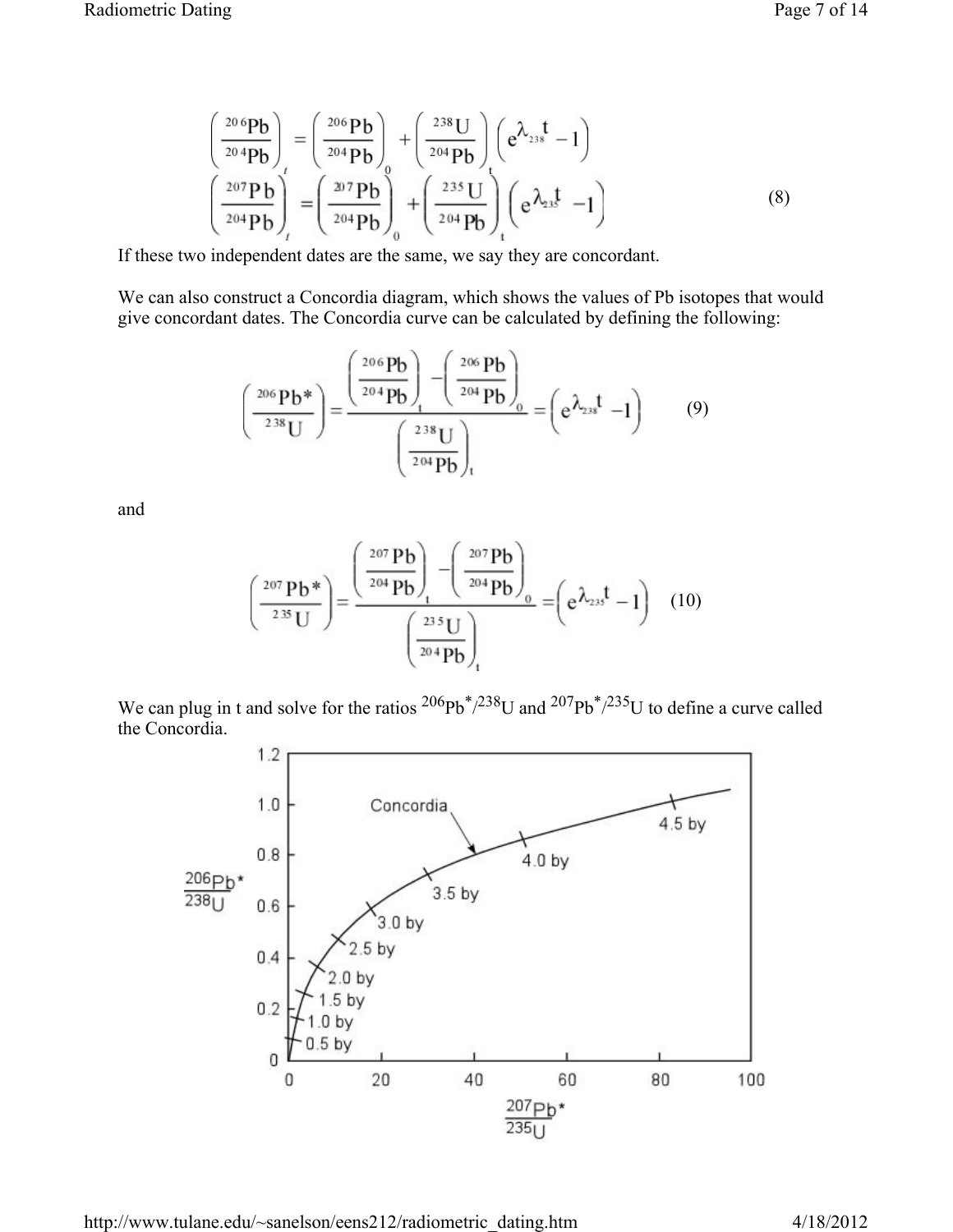The Concordia is particularly useful in dating of the mineral Zircon  $(ZrSiO<sub>4</sub>)$ . Zircon has a high hardness (7.5) which makes it resistant to mechanical weathering, and it is also very resistant to chemical weathering. Zircon can also survive metamorphism. Chemically, zircon usually contains high amounts of U and low amounts of Pb, so that large amounts of radiogenic Pb are produced. Other minerals that also show these properties, but are less commonly used in radiometric dating are Apatite and sphene.

If a zircon crystal originally crystallizes from a magma and remains a closed system (no loss or gain of U or Pb) from the time of crystallization to the present, then the  $206Pb^*/238U$  and  $^{207}Pb^{*}/^{235}U$  ratios in the zircon will plot on the Concordia and the age of the zircon can be determined from its position on the plot.



The discordia is often interpreted by extrapolating both ends to intersect the Concordia. The older date,  $t_0$  is then interpreted to be the date that the system became closed, and the younger date,  $t^*$ , the age of an event (such as metamorphism) that was responsible for Pb leakage. Pb leakage is the most likely cause of discordant dates, since Pb will be occupying a site in the crystal that has suffered radiation damage as a result of U decay. U would have been stable in the crystallographic site, but the site is now occupied by by Pb. An event like metamorphism could heat the crystal to the point where Pb will become mobile.

Another possible scenario involves U leakage, again possibly as a result of a metamorphic event. U leakage would cause discordant points to plot above the cocordia. But, again, exptrapolation of the discordia back to the two points where it intersects the Concordia, would give two ages - t\* representing the possible metamorphic event and  $t_0$  representing the initial crystallization age

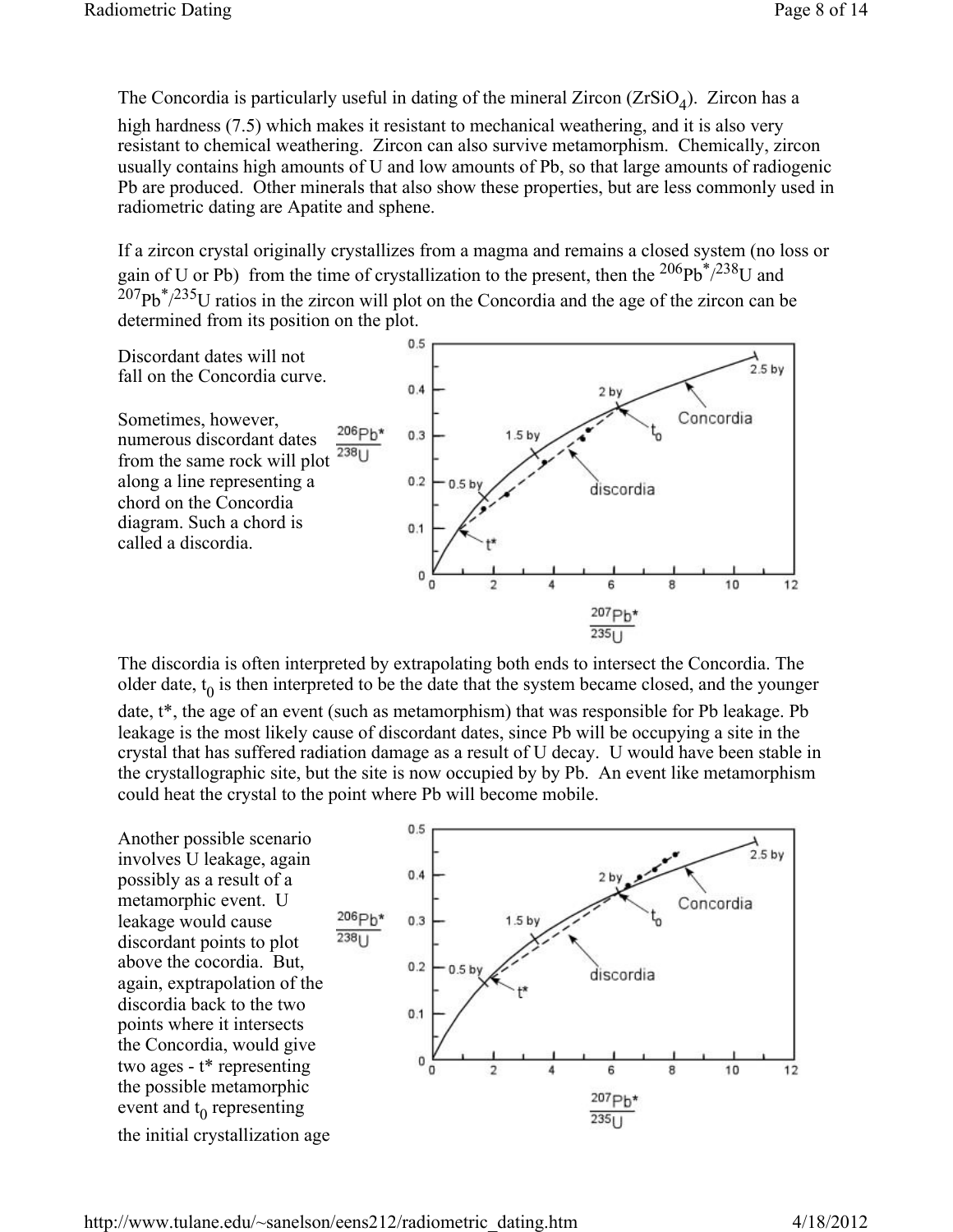# of the zircon.

We can also define what are called Pb-Pb Isochrons by combining the two isochron equations (7) and (8).

$$
\frac{\left(\frac{2^{07}Pb}{2^{04}Pb}\right) - \left(\frac{2^{07}Pb}{2^{04}Pb}\right)_{0}}{\left(\frac{2^{06}Pb}{2^{04}Pb}\right) - \left(\frac{2^{06}Pb}{2^{04}Pb}\right)_{0}} = \left(\frac{2^{35}U}{2^{38}U}\right)\left[\frac{\left(e^{\lambda_{235}}t - 1\right)}{\left(e^{\lambda_{235}}t - 1\right)}\right]
$$
(11)

Since we know that the  $\frac{^{235} \text{U}}{^{238} \text{U}} = \frac{1}{137.8}$ , and assuming that the <sup>206</sup>Pb and <sup>207</sup>Pb dates are the same, then equation (11) is the equation for a family of lines that have a slope

$$
m=\frac{1}{13\,7.88}\!\!\left[\!\!\left(\frac{e^{\lambda_{23}t}-1}{e^{\lambda_{23}t}-1}\!\right)\!\!\right]
$$

that passes through the point  $\left(\frac{207 \text{ Pb}}{204 \text{ Pb}}\right)$ ,  $\left(\frac{206 \text{ Pb}}{204 \text{ Pb}}\right)$ 



## **The Age of the Earth**

1. A minimum age of the Earth can be obtained from the oldest known rocks on the Earth. So far, the oldest rock found is a tonalitic Gneiss (metamorphic rock) rock from the Northwest Territories, Canada, with an age of  $3.962$  Billion  $\pm 3$  million years. This gives us only a minimum age of the Earth. Is it likely that we will find a rock formed on the Earth that will give us the true age of the Earth?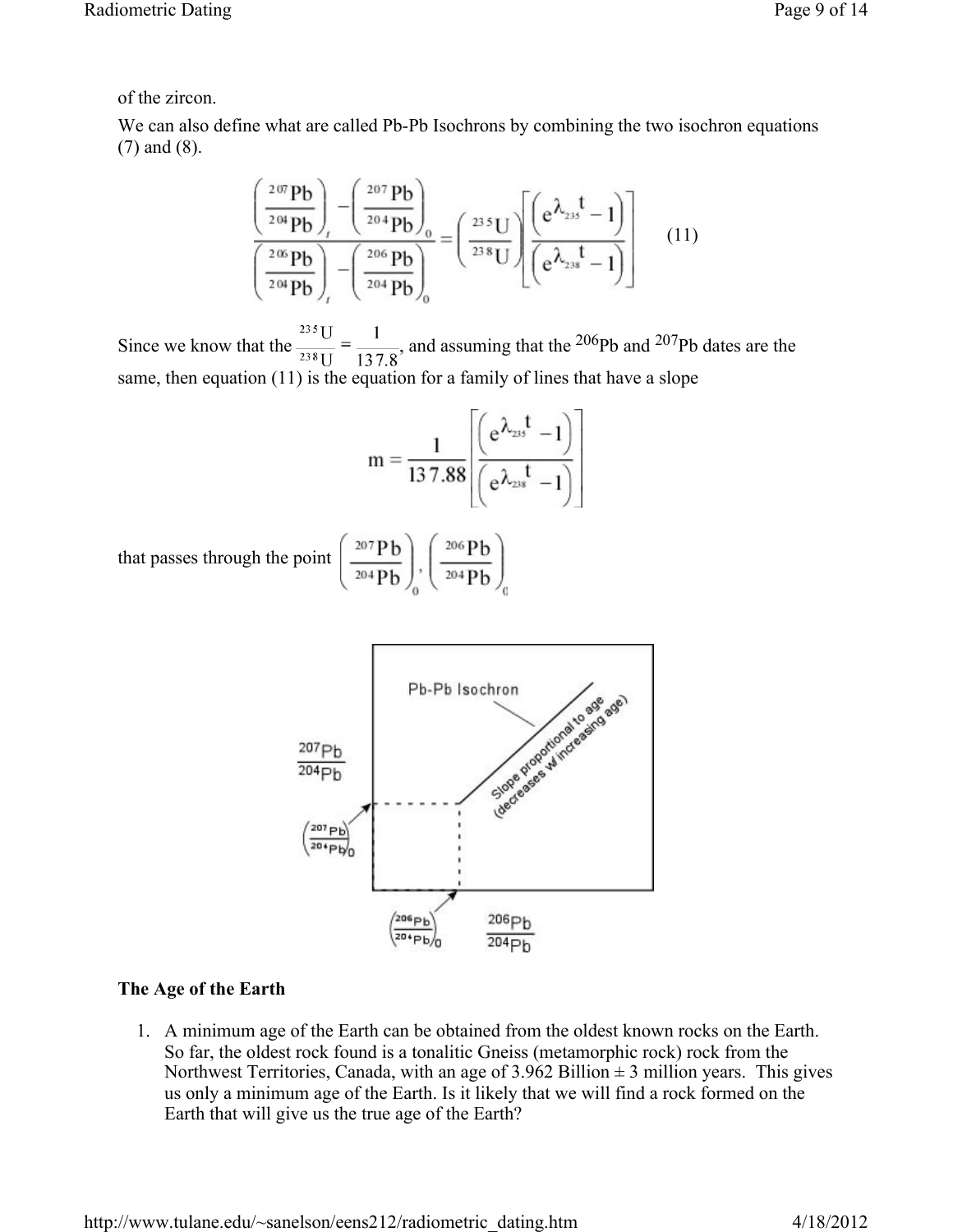2. An estimate can be obtained from arguments in nuclear physics, which says that the  $235$ U/ $238$ U ratio may have been 1.0 when the elements formed. Thus, since

$$
N = N_o e^{-\lambda t}
$$

we can write

$$
\frac{^{235}\text{U}}{^{238}\text{U}} = \frac{^{235}\text{U}_0 \, e^{-\lambda_{235}t}}{^{238}\text{U}_0 \, e^{-\lambda_{238}t}}
$$

or

$$
\frac{1}{137.88} = \exp[(\lambda_{238} - \lambda_{235})t]
$$

and solve for t . The answer is about 6 billion years.

This argument tells when the elements were formed that make up the Earth, but does not really give us the age of the Earth. It does, however, give a maximum age of the Earth.

3. From the Pb-Pb isochron equation (11) we can make some arguments about meteorites. First, it appears that meteorites have come from somewhere in the solar system, and thus may have been formed at the same time the solar system (and thus the Earth) formed.

If all of the meteorites formed at the same time and have been closed to U and Pb since their formation, then we can use the Pb-Pb isochron to date all meteorites. First, however, we need to know the initial ratios of the Pb isotopes.

We recognize two major types of meteorites:

Fe- meteorites and stony (or chondritic) meteorites

The Fe meteorites contain the mineral troilite (FeS) that has no U. Since the mineral troilite contains no U, all of the Pb present in the troilite is the Pb originally present, and none of it has been produced by U decay. Thus, the troilite in the Fe-meteorites will give us the initial ratios of  $206Pb/204Pb$  and  $207Pb/204Pb$ .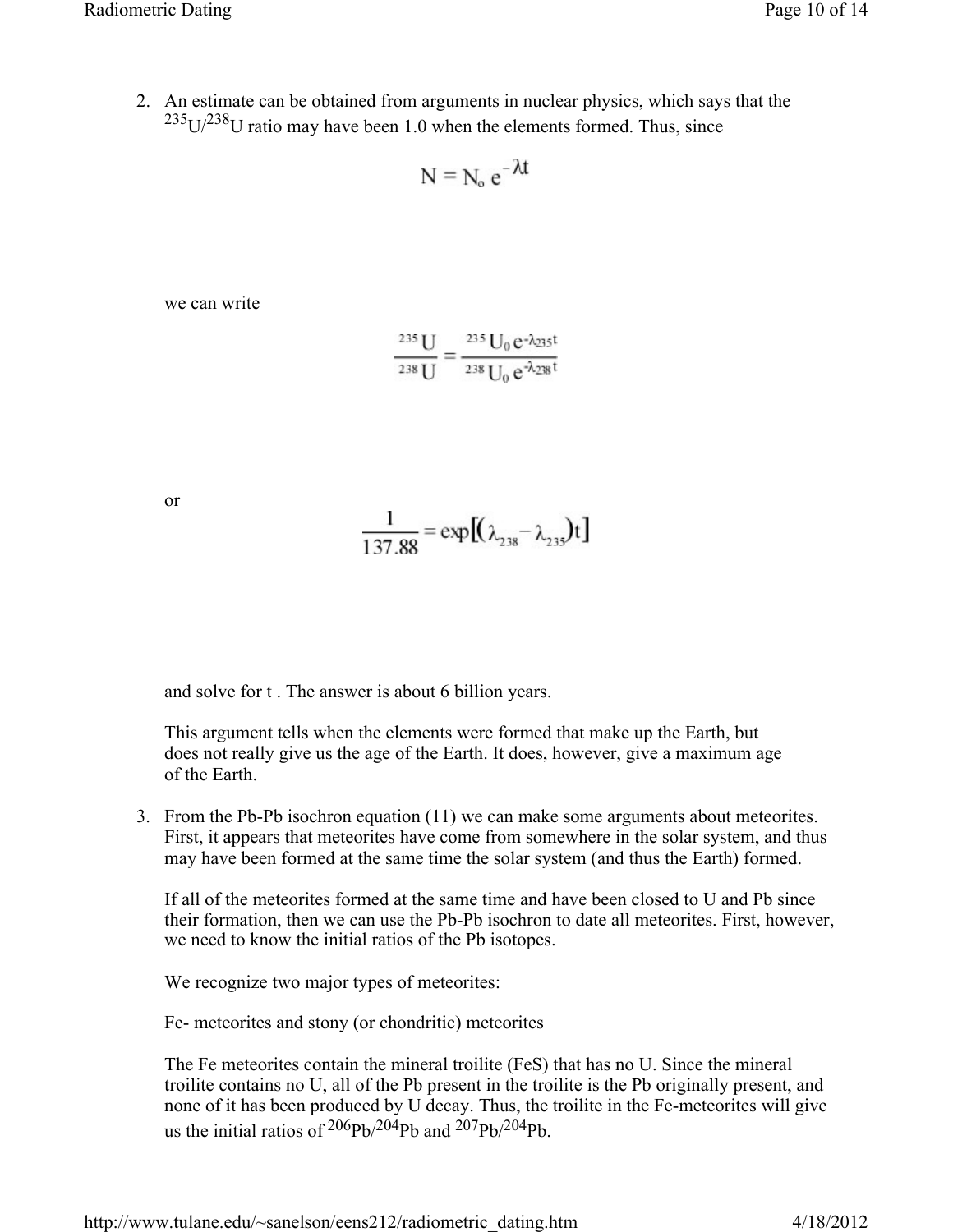We can then determine the Pb ratios in other meteorites and see if they fall on a Pb-Pb isochron that passes through the initial ratios determined from troilite in Fe-meteorites.

The slope of this isochron, known as the Geochron, gives an age of  $4.55 \pm 0.07 \times 10^9$  yrs.



Is this the age of the Earth?

Lunar rocks also lie on the Geochron, at least suggesting that the moon formed at the same time as meteorites.

Modern Oceanic Pb - i.e. Pb separated from continents and thus from average crust also plots on the Geochron, and thus suggests that the Earth formed at the same time as the meteorites and moon.

Thus, our best estimate of the age of the Earth is 4.55 billion years.

#### **Other Dating Methods**

#### **Sm - Nd Dating**

 $147$ Sm  $\rightarrow$   $143$ Nd

 $\lambda$  = 6.54 x 10<sup>-12</sup> /yr,  $\tau_{1/2}$  = 1.06 x 10<sup>11</sup> yr

<sup>144</sup>Nd is stable and non-radiogenic, so we can write the isochron equation as:

$$
\left(\frac{^{143}Nd}{^{144}Nd}\right)_1 = \left(\frac{^{143}Nd}{^{144}Nd}\right)_0 + \left(\frac{^{147}Sm}{^{144}Nd}\right)_1 \left(e^{\lambda t} - 1\right)
$$

http://www.tulane.edu/~sanelson/eens212/radiometric\_dating.htm 4/18/2012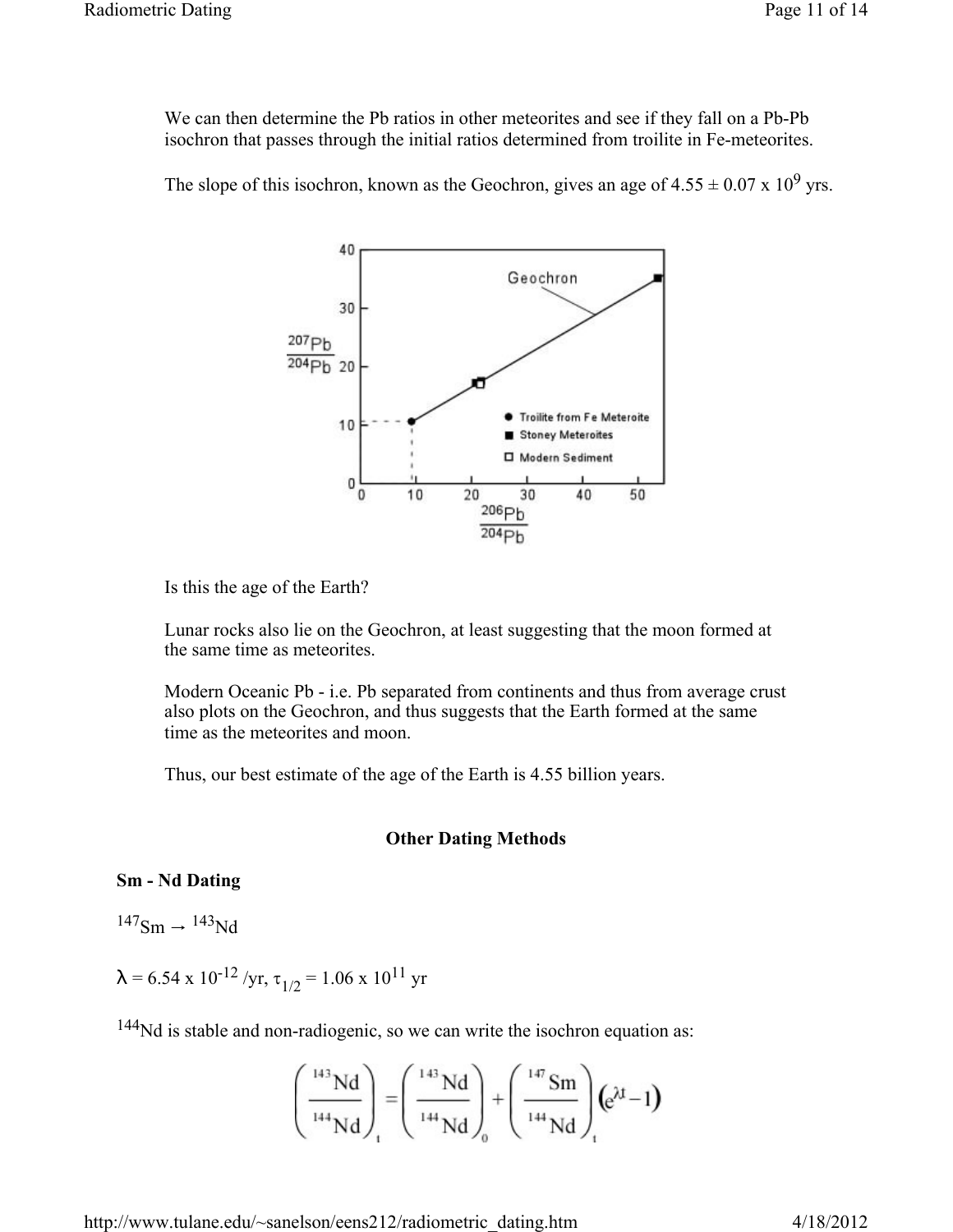The isochron equation is applied just like that for the Rb-Sr system, by determining the  $143Nd^{144}Nd$  and  $147Sm^{144}Nd$  ratios on several minerals with a mass spectrometer and then from the slope determine the age of the rock.

The initial ratio has particular importance for studying the chemical evolution of the Earth's mantle and crust, as we discussed in the section on igneous rocks.

## **K-Ar Dating**

 $^{40}$ K is the radioactive isotope of K, and makes up 0.119% of natural K. Since K is one of the 10 most abundant elements in the Earth's crust, the decay of  ${}^{40}K$  is important in dating rocks.  ${}^{40}K$ decays in two ways:

 $^{40}$ K  $\rightarrow$   $^{40}$ Ca by β decay. 89% of follows this branch.

But this scheme is not used because  ${}^{40}$ Ca can be present as both radiogenic and non-radiogenic Ca.

 $^{40}$ K  $\rightarrow$   $^{40}$ Ar by electron capture

For the combined process,

$$
\lambda = 5.305 \times 10^{-10} / \text{ yr}, \tau_{1/2} = 1.31 \times 10^9 \text{ yr}
$$

and for the Ar branch of the decay scheme

$$
\lambda_e = 0.585 \times 10^{-10} / \text{ yr}
$$

Since Ar is a noble gas, it can escape from a magma or liquid easily, and it is thus assumed that no 40Ar is present initially. Note that this is not always true. If a magma cools quickly on the surface of the Earth, some of the Ar may be trapped. If this happens, then the date obtained will be older than the date at which the magma erupted. For example lavas dated by K-Ar that are historic in age, usually show 1 to 2 my old ages due to trapped Ar. Such trapped Ar is not problematical when the age of the rock is in hundreds of millions of years.

The dating equation used for K-Ar is:

$$
^{40}\text{Ar}=\frac{\lambda e}{\lambda}^{40}\text{K}\left(e^{\lambda t}-1\right)
$$

where  $\frac{\lambda_c}{\lambda}$  = 0.11 and refers to fraction of <sup>40</sup>K that decays to <sup>40</sup>Ar.

Some of the problems associated with K-Ar dating are

1. Excess argon. This is only a problem when dating very young rocks or in dating whole rocks instead of mineral separates. Minerals should not contain any excess Ar because Ar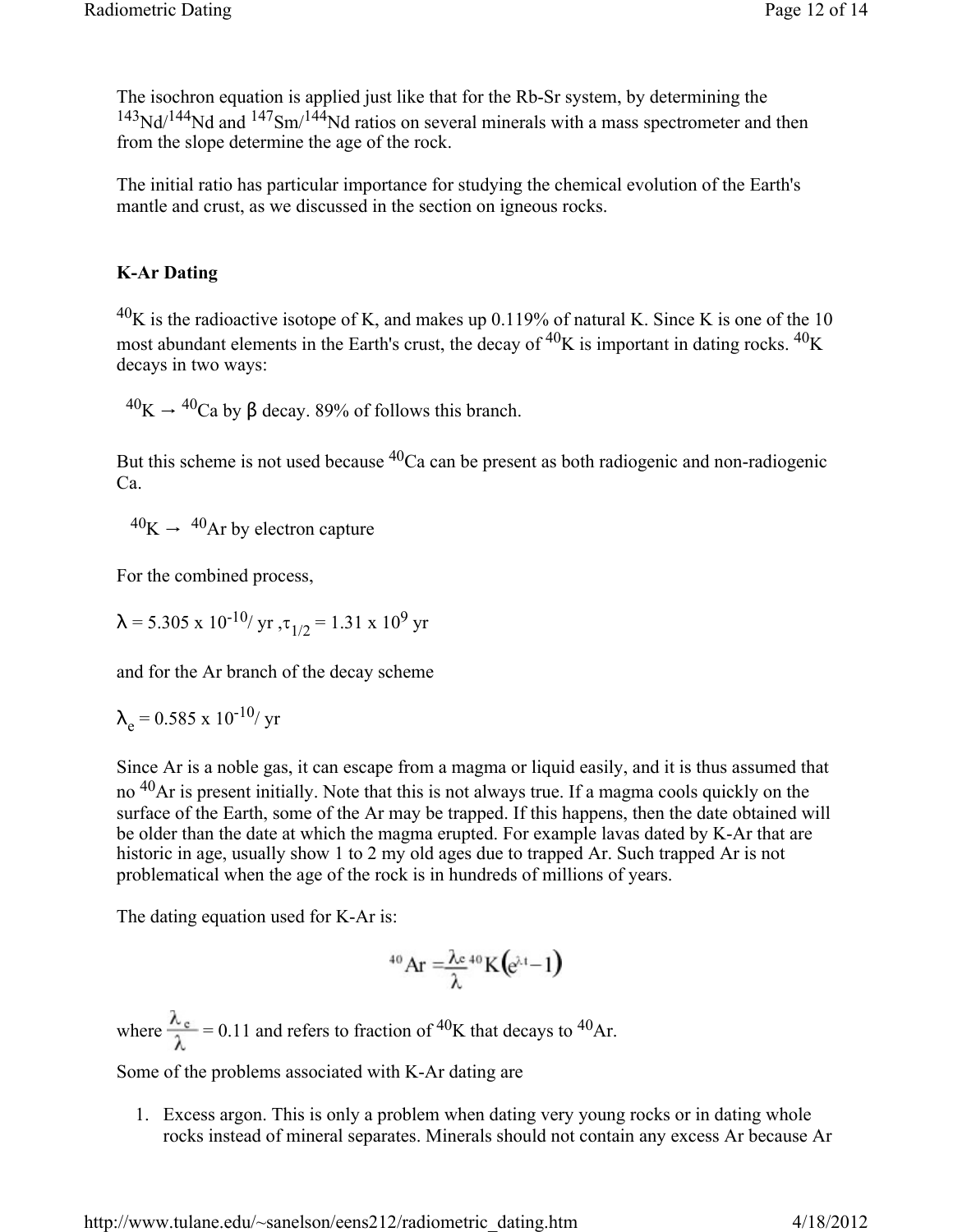should not enter the crystal structure of a mineral when it crystallizes. Thus, it always better to date minerals that have high K contents, such as sanidine or biotite. If these are not present, Plagioclase or hornblende. If none of these are present, then the only alternative is to date whole rocks.

- 2. Atmospheric Argon. <sup>40</sup>Ar is present in the atmosphere and has built up due to volcanic eruptions. Some  $\frac{40}{4}$ Ar could be absorbed onto the sample surface. This can be corrected for.
- 3. Metamorphism or alteration. Most minerals will lose Ar on heating above  $300^{\circ}$ C thus metamorphism can cause a loss of Ar or a partial loss of Ar which will reset the atomic clock. If only partial loss of Ar occurs then the age determined will be in between the age of crystallization and the age of metamorphism. If complete loss of Ar occurs during metamorphism, then the date is that of the metamorphic event. The problem is that there is no way of knowing whether or not partial or complete loss of Ar has occurred.

# **14Carbon Dating**

Radiocarbon dating is different than the other methods of dating because it cannot be used to directly date rocks, but can only be used to date organic material produced by once living organisms.

- $\bullet$  <sup>14</sup>C is continually being produced in the Earth's upper atmosphere by bombardment of <sup>14</sup>N by cosmic rays. Thus the ratio of <sup>14</sup>C to <sup>14</sup>N in the Earth's atmosphere is constant.
- Living organisms continually exchange Carbon and Nitrogen with the atmosphere by breathing, feeding, and photosynthesis. Thus, so long as the organism is alive, it will have the same ratio of  $^{14}$ C to  $^{14}$ N as the atmosphere.
- When an organism dies, the <sup>14</sup>C decays back to <sup>14</sup>N, with a half-life of 5,730 years. Measuring the amount of  ${}^{14}C$  in this dead material thus enables the determination of the time elapsed since the organism died.
- Radiocarbon dates are obtained from such things as bones, teeth, charcoal, fossilized wood, and shells.

Because of the short half-life of  ${}^{14}C$ , it is only used to date materials younger than about 70,000 years.

#### **Other Uses of Isotopes**

- 1. Radioactivity is an important heat source in the Earth. Elements like K, U, Th, and Rb occur in quantities large enough to release a substantial amount of heat through radioactive decay. Thus radioactive isotopes have potential as fuel for such processes as mountain building, convection in the mantle to drive plate tectonics, and convection in the core to produce the Earth's magnetic Field.
- 2. Initial isotopic ratios are useful as geochemical tracers. Such tracers can be used to determine the origin of magmas and the chemical evolution of the Earth.